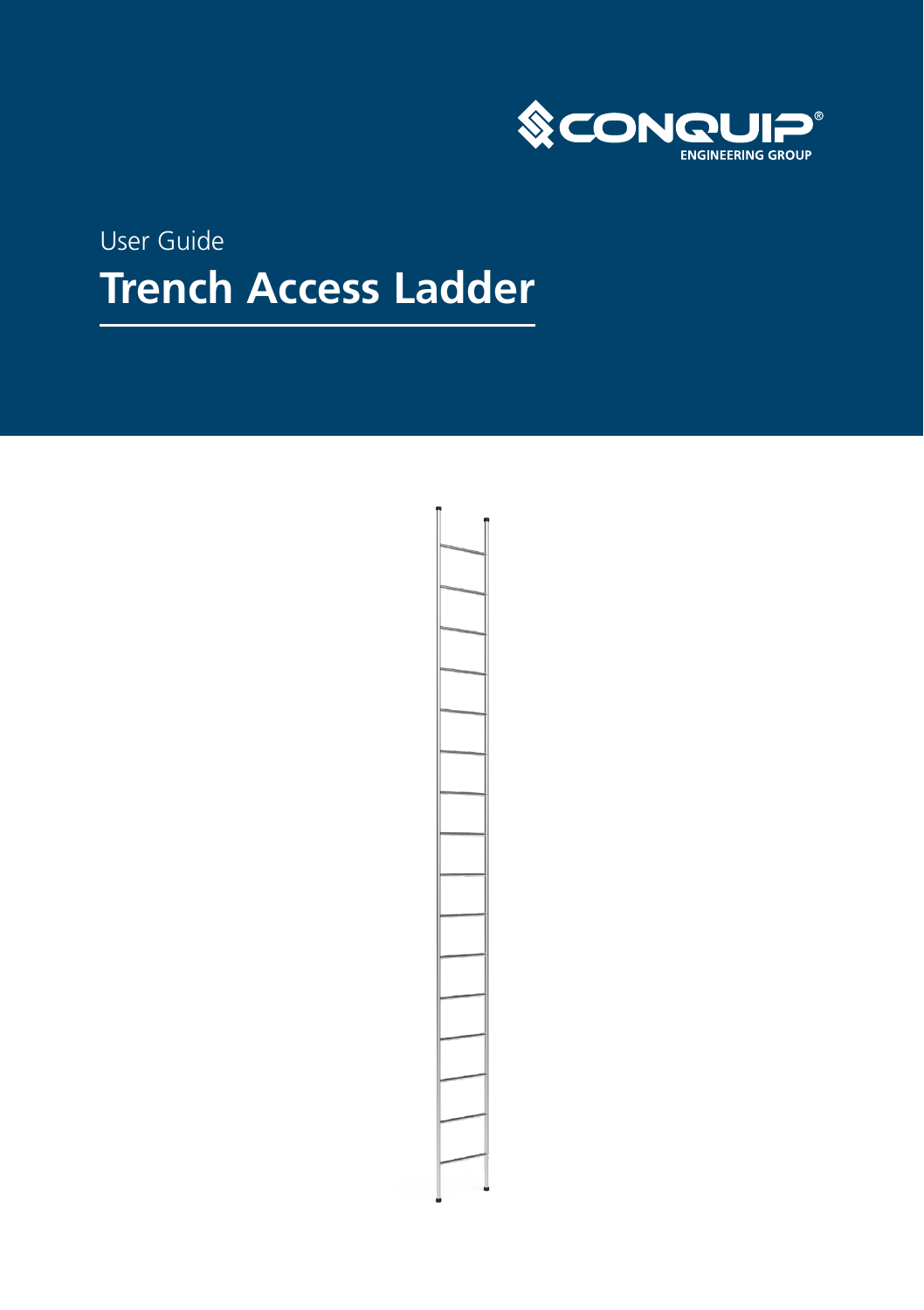# Product Information **Specification**

| Product Code<br>Item<br>Trench Access Ladder 3m<br>SS650-00002<br>Trench Access Ladder 5m<br>SS650-00003<br>Trench Access Ladder 6m<br>SS650-00004 | Н |  |  |
|----------------------------------------------------------------------------------------------------------------------------------------------------|---|--|--|
|                                                                                                                                                    |   |  |  |
|                                                                                                                                                    |   |  |  |
|                                                                                                                                                    |   |  |  |
|                                                                                                                                                    |   |  |  |
|                                                                                                                                                    |   |  |  |

# Product Information **Overview**

The Conquip Trench Access Ladder is a galvanised steel ladder to assist the safe entrance to a supported excavation or trench. The ladder fixes to a Trench Access Platform.

## **Key Benefits**

- Durable rust-resistant galvanised finish Rubber non-slip feet, fitted to both ends
- 16 rungs
- 6 metre length compatible with Trench Shoring equipment
- Width of ladder compatible with Trench Access Platform

#### 1 Working Load Limit

| <b>Product Code</b> | Height | Weight           |
|---------------------|--------|------------------|
| SS650-00002         | 3000mm | 17 <sub>kg</sub> |
| SS650-00003         | 5000mm | 29 <sub>kg</sub> |
| SS650-00004         | 6000mm | 35kg             |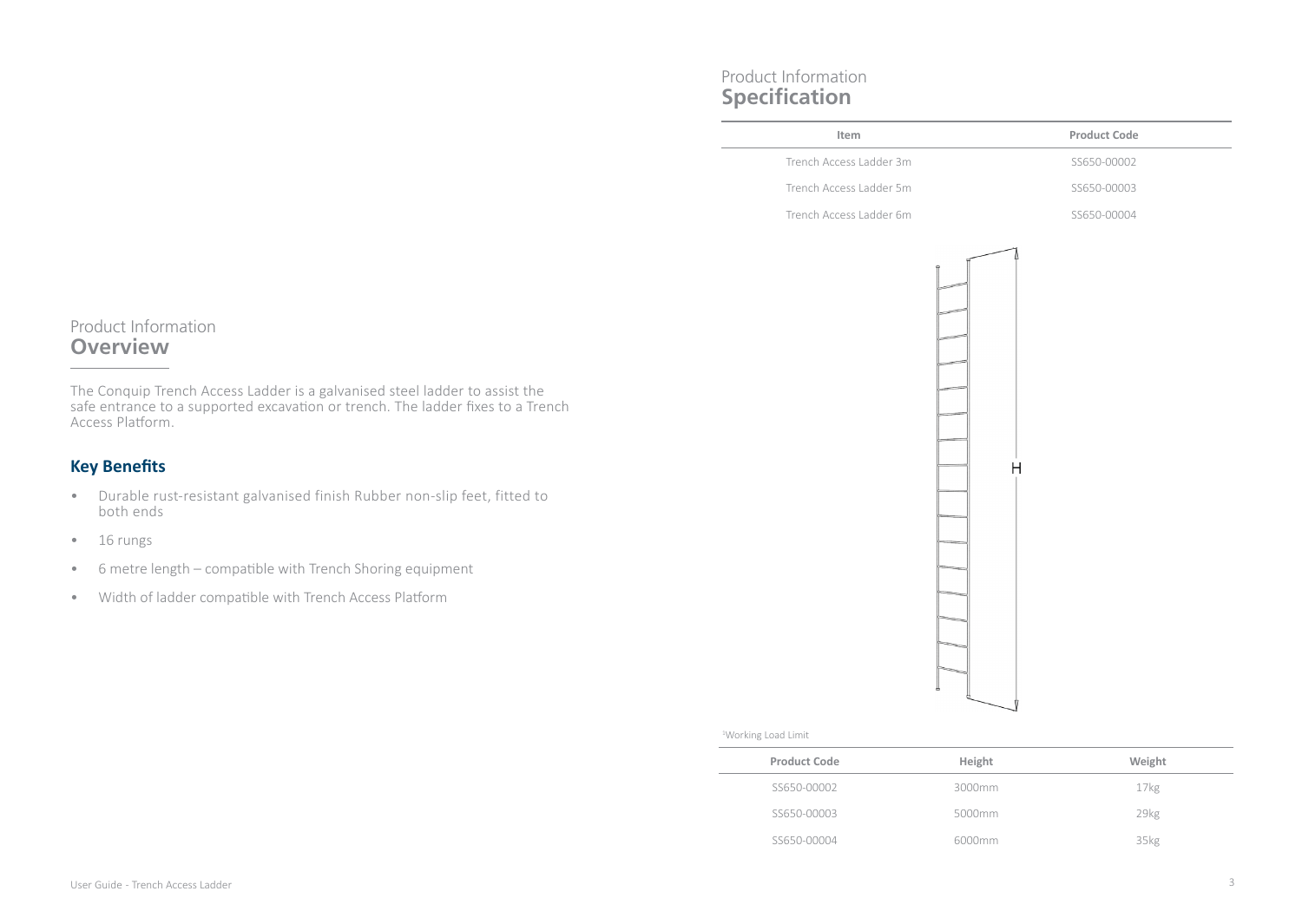### Original Working Instructions **Usage Instructions**

### **Important Usage Notes**

- Always install from a position of safety. If installing at an unsupported and unprotected edge, carry out a full risk assessment before installation.
- Ensure the safety chain is always across the opening of the access platform when not in use.

### **Installation Instructions**

- 1. To install a Trench Access Ladder, pull the extendable arm from the right hand side of the installed Trench Access Platform and loosen the clamps. To install a Trench Access Platform, please refer to the Trench Access Platform User Guide.
- 2. Place the ladder between the clamps, ensuring the rubber non-slip feet at the one end of the ladder are resting on firm ground.
- 3. Close the clamps tight to hold the ladder and re-tighten. Ensure there is no movement with the ladder.

Original Working Instructions **Usage Instructions** 

### **Trench Access Ladder Installed**

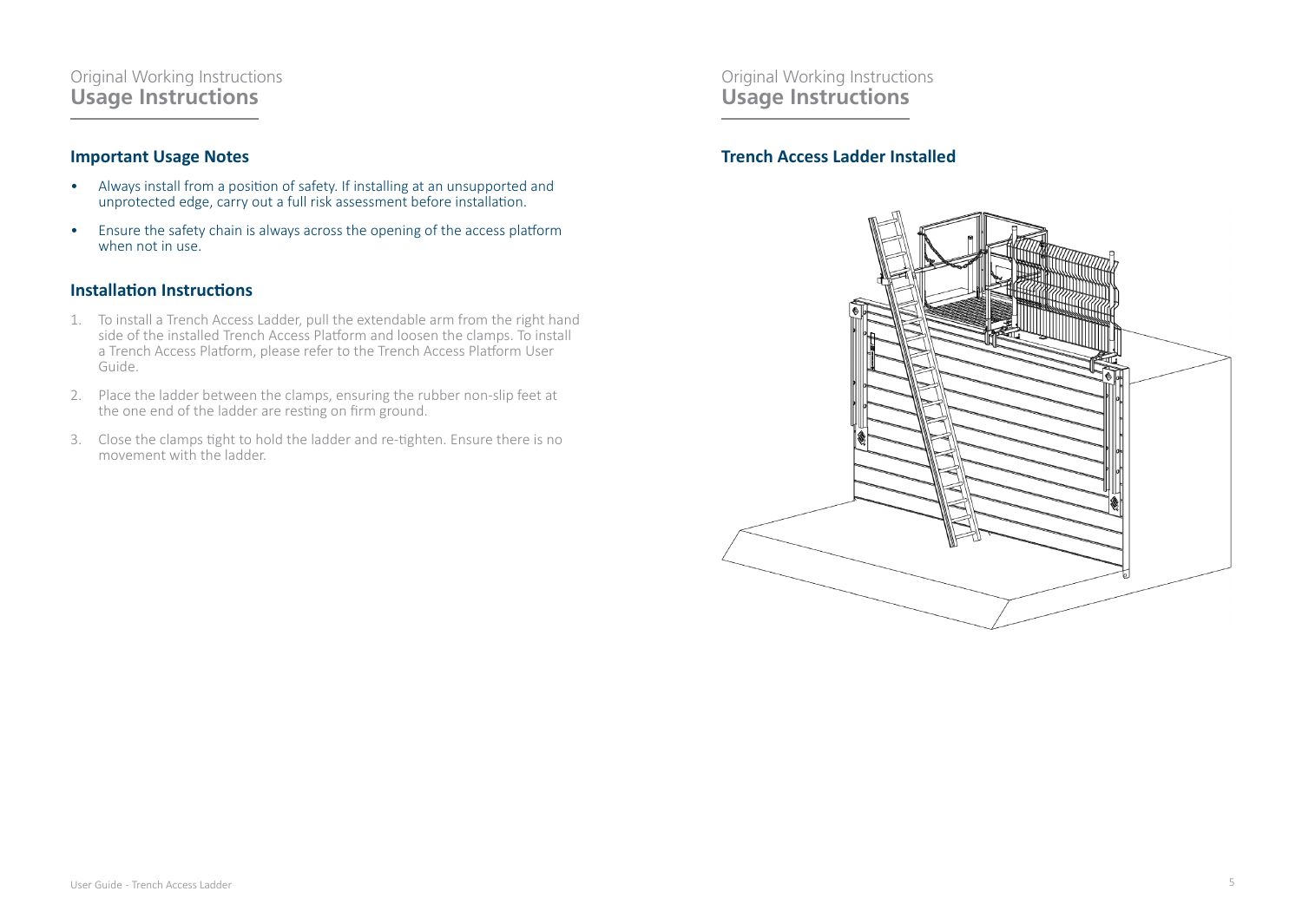# Original Working Instructions **Safety Instructions**

### **Basic Safety**

A site-specific Risk Assessment, and lift plan where applicable, must be completed by the responsible person before using this equipment to control risks, produce a safe system of work and ensure safety for you, your colleagues and others. Your risk assessment will determine the correct Personal Protective Equipment (PPE) for the task you are doing. You must use it. Conquip recommends that you should wear:

- Suitable clothing
- Gloves
- Hard hat
- Protective footwear (steel toecaps)
- Safety glasses



#### **Important Safety Notes**

- Read these instructions before using this equipment. If there is anything you do not understand or if you have any concerns do not use this equipment. Contact your supervisor or Conquip Engineering Group for advice.
- You must check that you have considered all the safety requirements for the task you are doing and that this equipment is suitable.
- You must protect bystanders and the general public by preventing access to the working area.
- Do not use this equipment if you are tired, unwell or under the influence of alcohol or drugs. If you are taking any medicine or undergoing treatment you should inform your supervisor.

### **Usage & Transportation**

- Never unevenly load this equipment.
- The weight of the equipment, together with its attachments, must be added to the weight of the load when calculating the total load that will be imposed on the lifting apparatus / operating machine.
- This equipment must be used in conjunction with the load ratings of the lifting apparatus / operating machine. (Refer to the manufacturers' load ratings and original working instructions).
- Make sure you know how to use this equipment and understand all aspects of its operation in case of emergency.
- This equipment weighs more than 25kg. Do not lift or manhandle without machine assistance.
- Do not operate this equipment near overhead power lines.
- Take care in confined spaces, near ceilings or similar hazards. This equipment was designed for vertical lifting. Do not drag, or swing.
- Before operating this equipment, check that you have enough space for you to work safely and make sure that the working area is clear of hazards, obstructions and personnel.
- Before lowering equipment make sure that the landing zone is clear and capable of accepting the size and weight of the load.
- Crush Risk. Keep hands and feet clear of the equipment at all times to avoid injury.
- Do not exceed the maximum Working Load Limit (WLL) shown on the serial plate. Ensure that the WLL on the individual lift points is not exceeded.

#### **Personnel**

- All personnel must wear relevant personal protective equipment.
- Do not wear loose clothing or jewellery and tie back long hair to avoid becoming tangled or trapped in this equipment. You must make everyone in the work area aware of what you are doing.
- All personnel involved in the lifting operation must be competent to do so and must have been briefed in conjunction with this User Guide available from Conquip Engineering Group, the manufacturer.

#### **Equipment Maintenance & Cleaning**

- It is mandatory that the equipment is thoroughly examined regularly, by a qualified engineer, to ensure compliance with relevant regulation/s. (Conquip recommend to carry out thorough examination every six months).
- This product may incorporate various loose and detachable items of lifting gear. Refer to the separate requirements for the safe use of those items.
- When not being used, store the unit in a clean, upright condition and in a safe place where it will be protected from thieves and unauthorised users.
- This equipment must be inspected by the responsible person before each use and then regularly, as determined by your risk assessment or working practice. If you have any concerns about condition or suitability do not use.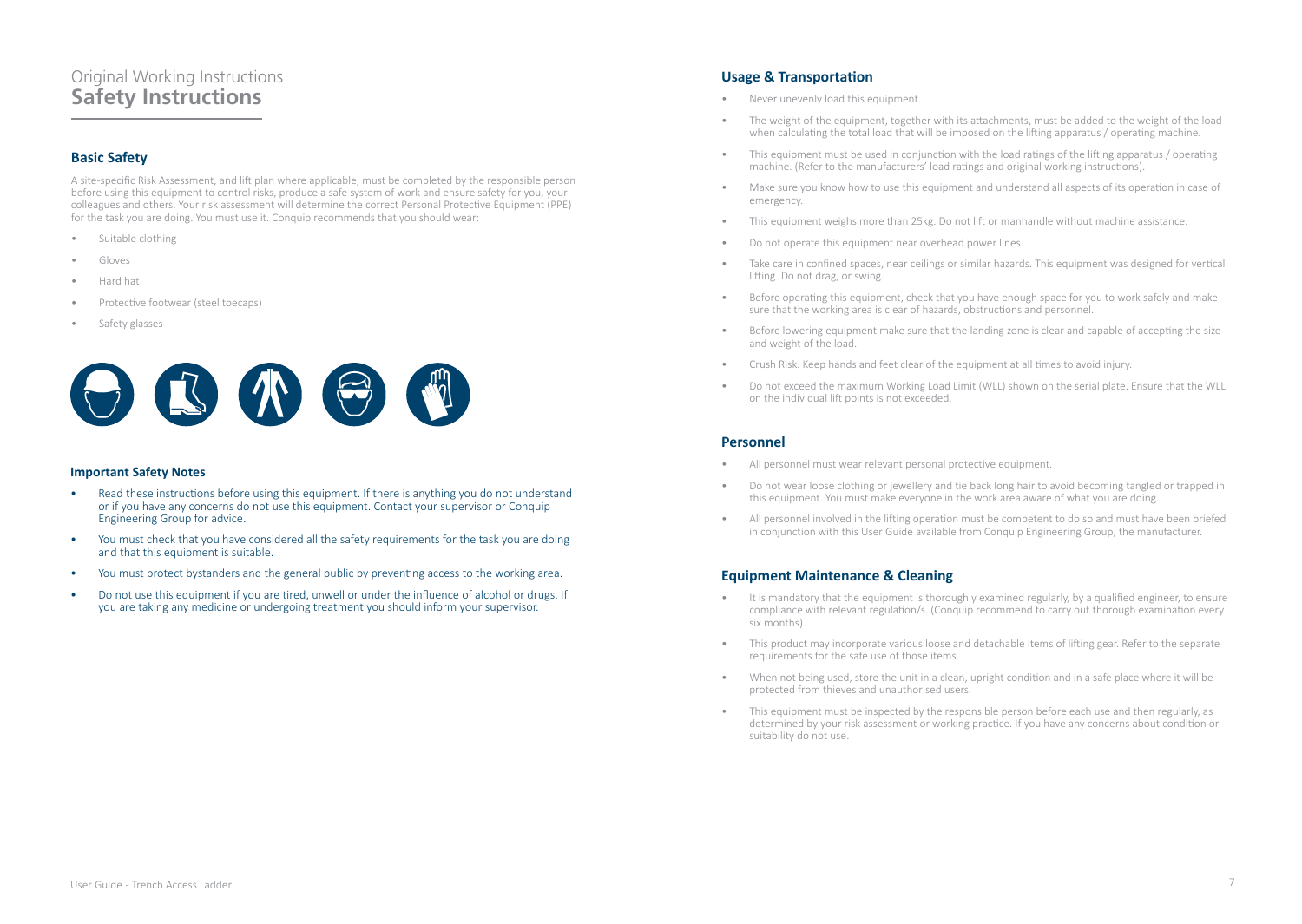# **Disclaimer**

#### **Warranty**

The products supplied by Conquip Engineering Group are all guaranteed by a 12 month warranty.

Apart from where exceptions apply, Conquip Engineering Group promises to repair or replace any fault which the Company considers to be due to defective material or workmanship within 12 months of the date of sale, at no additional cost.

- Faults arising from unauthorised alterations (see modifications section below for full details).
- Damage caused by abuse, neglect, misuse or falling.
- Damage caused because of failure to follow transportation, storage, loading, cleaning or operating instructions.
- Replacement or repair of components due to fair wear and tear.
- Any consequential damage or wear arising from the use or fitting of additional or non-standard parts.

#### **Modifications**

If any third-party modifications or alterations, involving drilling, welding, cutting or distortion of materials in any form, are to be carried out on the product, Conquip Engineering Group must provide full written approval prior to the work being carried out.

Alterations, modifications, additions or repairs must be carried out by Conquip Engineering Group's recognised distributors, if they are not carrying out the work themselves.

Conquip Engineering Group operate a continuous improvement policy and therefore reserve the right to alter technical specifications and user guide details at any point without notice.

Conquip Engineering Group will not cover or reimburse any transportation and/or shipment costs to and from their premises or their recognised agents, or any material and/or labour costs for repair, replacement or assessment against a warranty claim.

Conquip Engineering Group and/or their directors, employees, insurers or recognised agents will not be held liable for consequential damages, losses or expenses relating to the inability to use the product correctly for its purpose.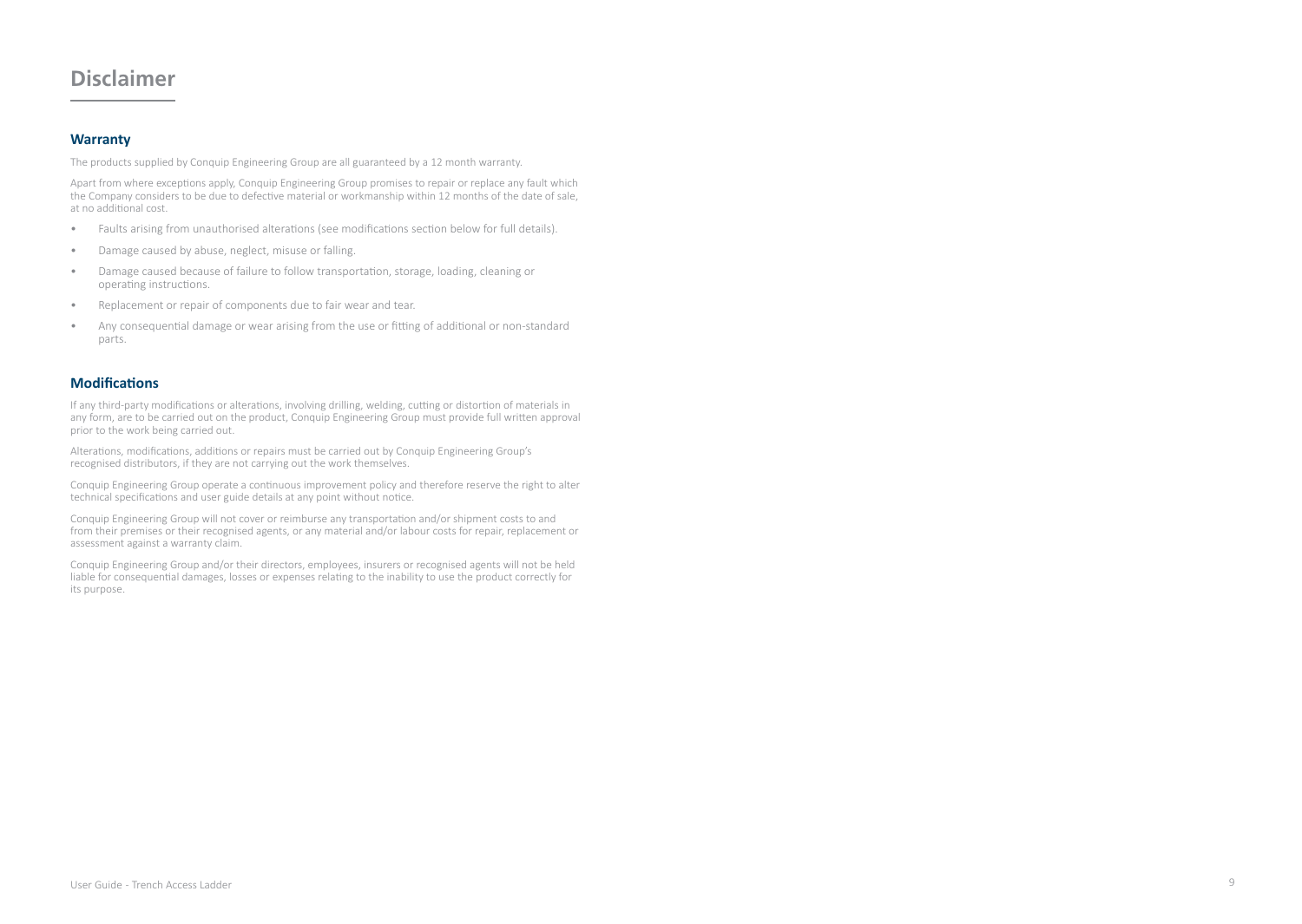# **EC Declaration of Conformity**

#### **In accordance with EN ISO 17050-1:2004**

Declaration: As defined by the Machinery Directive 2006/42/EC and subsequent amendments

We, CONQUIP ENGINEERING GROUP, herewith declare that the following indicated equipment meets the fundamental health and safety requirements concerning the EU guide line(s), due to their design and manufacture.

This declaration will be rendered null and void if the machine is changed without our approval.

$$
Signed: \overbrace{\hspace{1.5cm}}^{3}
$$
 
$$
Dated: 2018
$$

### **Garry Critchley, Managing Director**

| <b>Product</b><br>Code(s):                     | SS650-00002 / SS650-00003 / SS650-00004                                                                                          |
|------------------------------------------------|----------------------------------------------------------------------------------------------------------------------------------|
| EC Directive/<br><b>Regulation:</b>            | 2006/42/EC,<br>Lifting Operations and Lifting Equipment Regulations 1998<br>Provision and Use of Work Equipment Regulations 1998 |
| <b>Harmonised</b><br><b>Standards:</b>         | BS FN ISO 12100:2010<br><b>BS FN 13155</b>                                                                                       |
| General<br>Description/<br><b>Designation:</b> | Trench Access Ladders - SS650-00002 / SS650-00003 /<br>SS650-00004                                                               |
| <b>WII</b> .                                   | SS650-00002 / SS650-00003 / SS650-00004 = N/A                                                                                    |